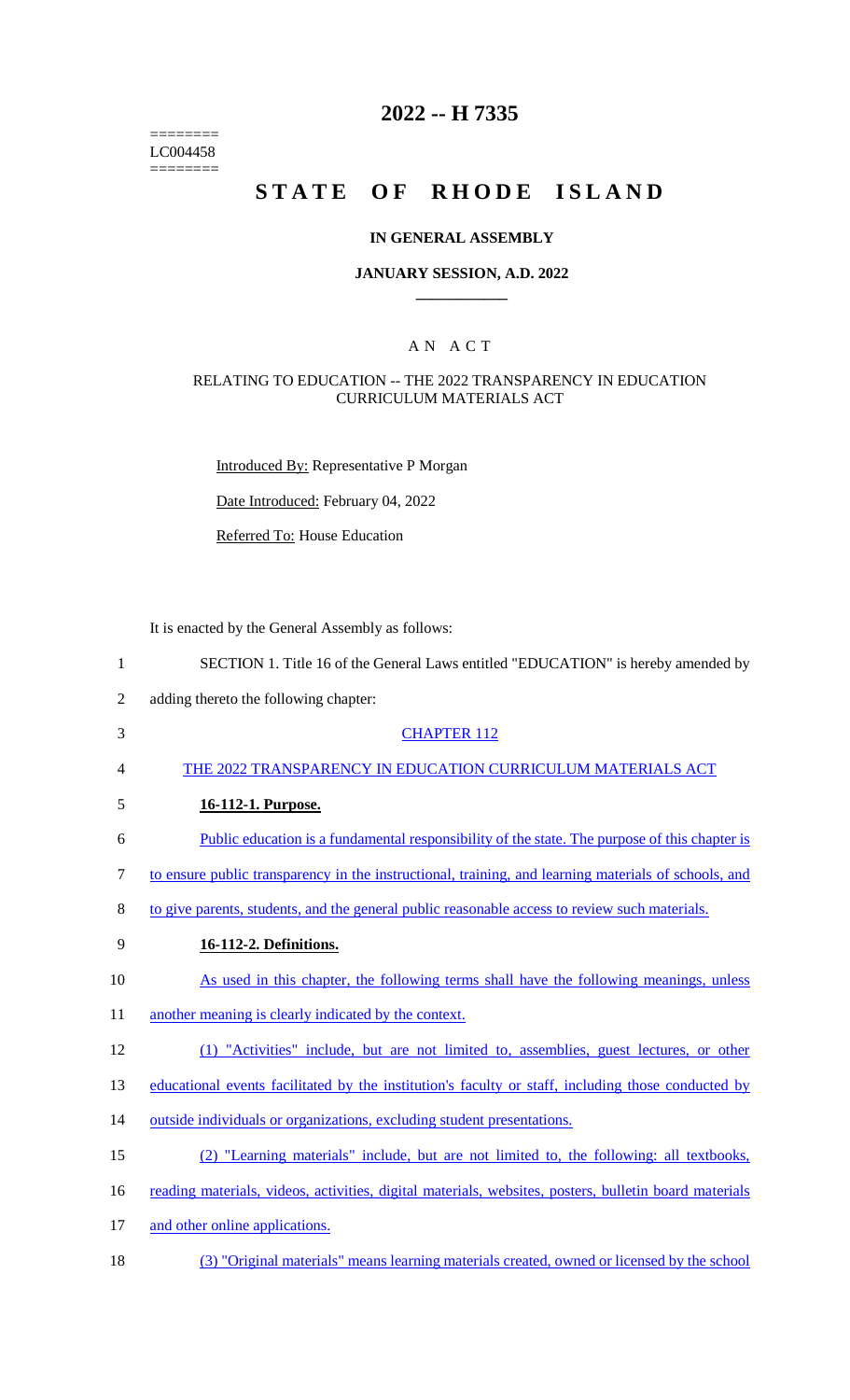1 district, school, faculty, or staff that are used for student instruction.

2 (4) "Used for student instruction" means assigned, distributed, or otherwise presented to 3 students in any course for which students receive academic credit, or in any educational capacity 4 in which participation of the student body is required by the school or in which a majority of 5 students in a given grade level participate or in any extracurricular club or activity. This term also 6 applies to any materials from among which students are required to select one or more options, if 7 the available selection is restricted to specific titles. 8 **16-112-3. Transparency in training and curriculum.**  9 (a) The governing body of a public school including, but not limited to, public charter 10 schools and so-called traditional public schools, shall ensure that the following is displayed and 11 posted on the school website in an easily accessible location: 12 (1) All instructional or training materials, or activities, used for staff and faculty training, 13 including, but not limited to, any procedures for the documentation, review, or approval of the 14 training, learning, or curricular materials used for staff and faculty training or student instruction at 15 the school, including by the principal, curriculum administrators, or other teachers. 16 (2) All learning or curricular materials, or activities, used for student instruction, including 17 teacher manuals. Such display of materials or activities shall identify, at a minimum: 18 (i) The title, author, organization, and any website associated with each material and 19 **activity**; 20 (ii) A link to the learning material, if publicly available on the Internet or if not freely and 21 publicly available, a brief description of the learning material and information on how to request 22 review, of a copy of the learning material and a copy to be made available for review in the school 23 library on request; and 24 (iii) If the learning material was created for non-public use, the identity of the teacher, staff 25 member, school official, or outside presenter who created it. Such identification may be indicated 26 by a personal title and last initial if referring to a teacher, staff member, or school official. 27 (b) The information required by subsection (a) of this section shall be: accessible from the 28 institution's Internet website home page by use of not more than three (3) links; searchable by 29 keywords and phrases; and accessible to the public without requiring registration or use of a 30 username, a password, or any user identification. 31 (c) The information required by subsection (a) of this section shall be displayed online prior 32 to the first instance of training or instruction or at the latest, seven (7) days after the training or 33 instruction. Such information shall be organized by school, grade, teacher, and subject, and remain 34 displayed on the school website for at least two (2) years.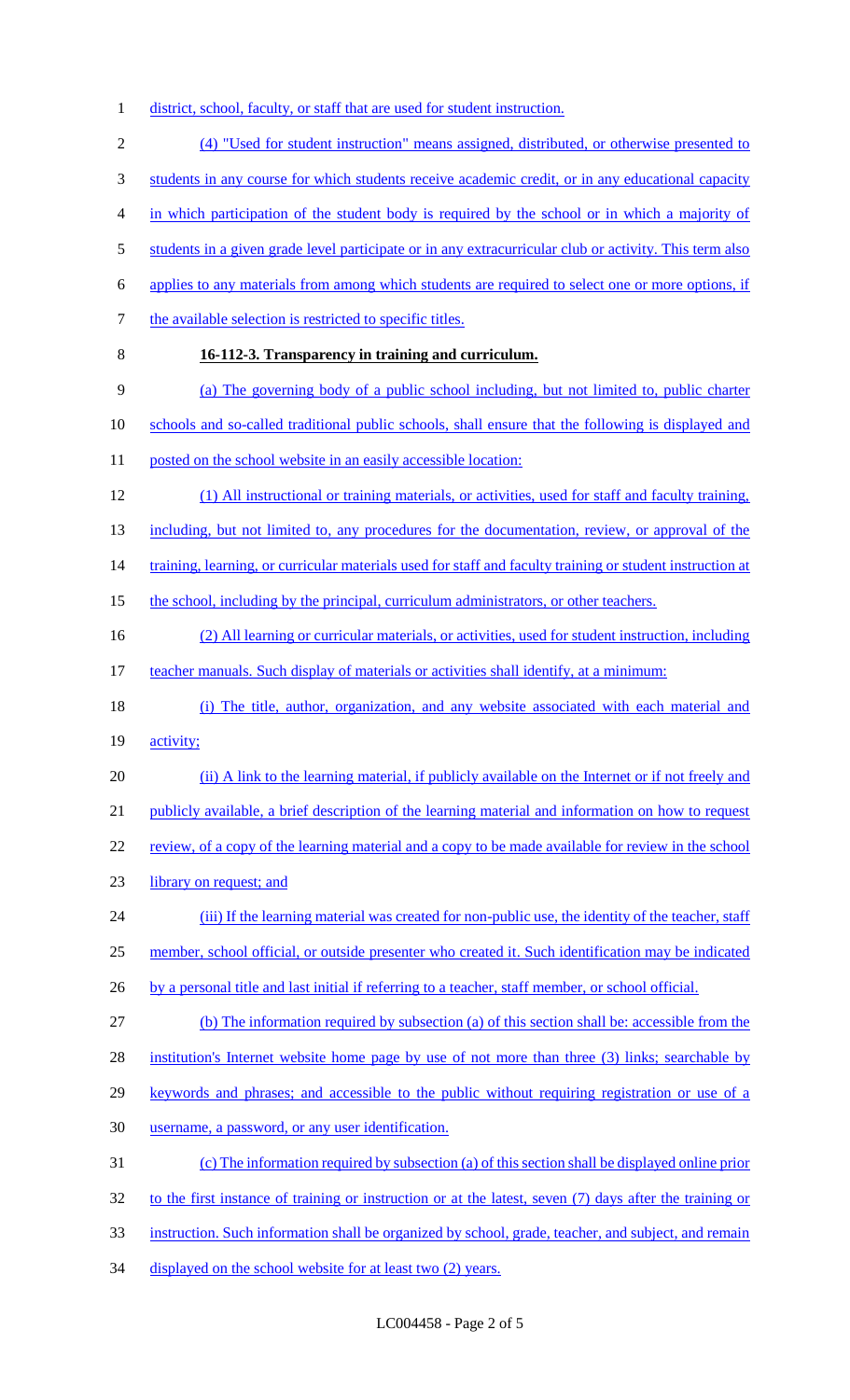(d) To prepare and host the listing of materials and activities pursuant to subsection (a) of this section, a school may, but is not required to, utilize a collaborative online document or spreadsheet software that allows multiple authorized users to update or make additions to posted content on an ongoing basis, as long as a link to the listing is publicly accessible via the school website. (e) All instructional materials for the required instruction shall be reviewed and approved prior to first use, and at least once every two (2) years thereafter, by the local education authority in consultation with parents, educators, and others regarding the accuracy and suitability of the materials. **16-112-4. Compliance.**  (a) Each public school and charter school shall designate an administrator to be responsible 12 for ensuring the implementation of this section. The administrator may assign duties under this 13 section to one or more administrative employees. (b) Each public school and charter school shall update the list of curricular, training and learning material at least twice each school year. Annually, a governing body of the public school 16 or public charter school shall do one update by the beginning of the school term, and one update by January 15. A school board shall notify parents and guardians that the list has been updated by posting notice on the school board's Internet site and providing notice in a newsletter or other written communication that is distributed to parents and guardians. (c) Not later than January 1 of each year, each public school and charter school shall make available to the public on the institution's Internet site a written report regarding the institution's compliance with this section. **16-112-5. Oversight and remedies.**  (a) The attorney general, the commissioner of elementary and secondary education, or a resident of the school district in which an alleged violation of this chapter occurs may initiate a suit 26 in the superior court in the jurisdiction in which the school district, public school, public charter school, or other governmental entity responsible for the oversight of public secondary or 28 elementary schools is located, for the purpose of complying with this chapter. 29 (b) Legal counsel acting on behalf of a school district, public school, public charter school, or governmental entity responsible for the oversight of public secondary or elementary schools may 31 request a legal opinion from the attorney general as to whether a particular piece of training, learning, or curricular material should be displayed on the school website pursuant to this chapter. (c) Upon the filing of a complaint, the superior court in which the public school resides has 34 jurisdiction to order the production of any learning materials or other materials or activities, as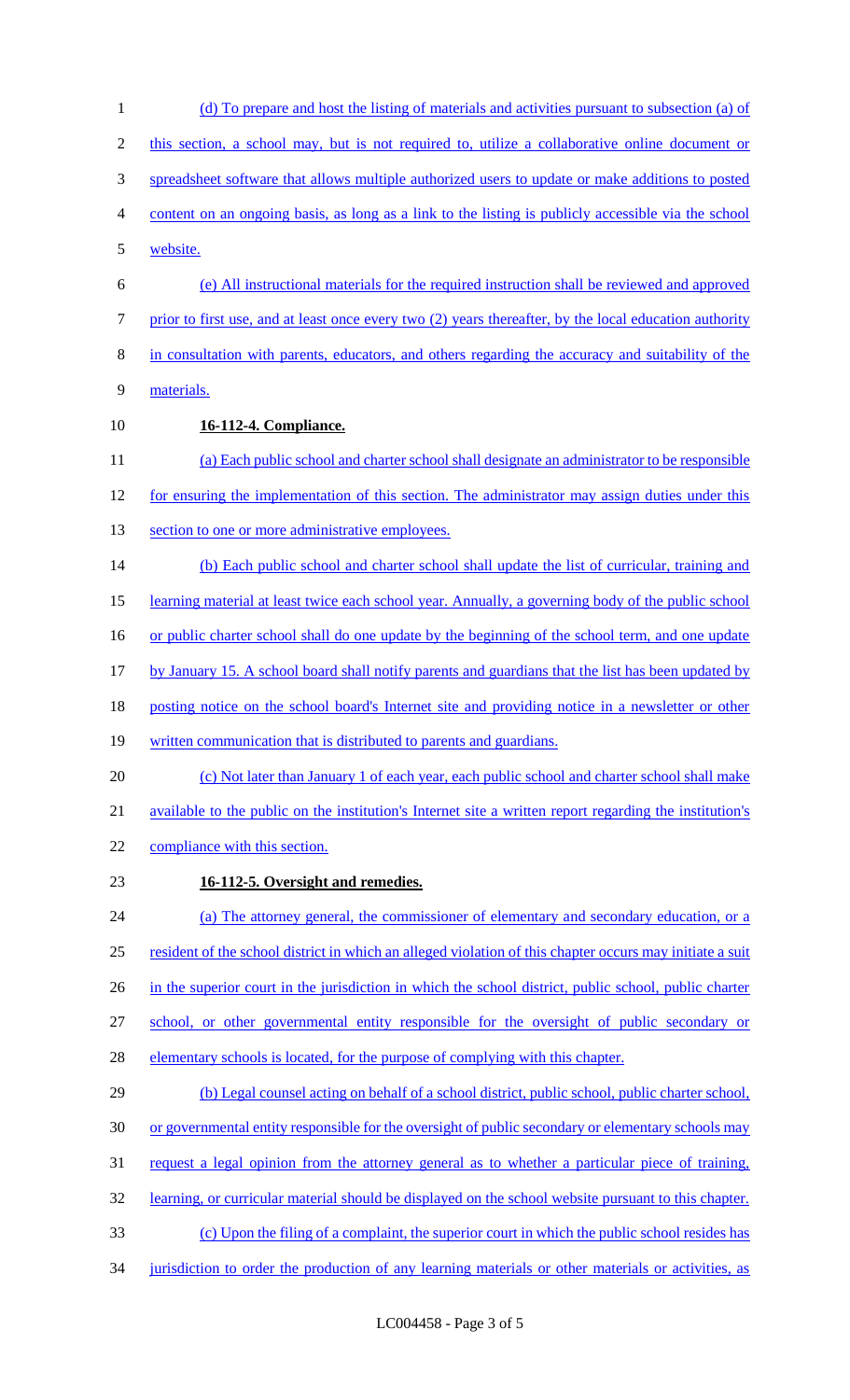1 specified in this chapter, improperly withheld from the complainant. In such a case, the court shall 2 determine the matter de novo, and may examine the contents of such materials in camera to 3 determine whether such materials or any part thereof shall be withheld. The court may assess 4 against the governing body of the public school reasonable attorney fees and other litigation costs 5 reasonably incurred in any case under this section in which the complainant has substantially 6 prevailed. Violations of this chapter shall be subject to a civil fine of five hundred dollars (\$500) 7 for each instance of a violation. 8 (d) In the event of noncompliance with the order of the court, the court may punish for 9 contempt the responsible official or employee. Courts should not entertain complaints under this 10 subsection unless complainants have first attempted to remedy the noncompliance by contacting 11 school officials and the school's governing body. 12 **16-112-6. Copyright compliance.** 

13 Nothing in this chapter shall be construed to require the digital reproduction or posting of 14 copies of the learning materials themselves, where such reproduction would infringe upon 15 copyrighted material; provided, however, that in such cases, the school should offer a link to a 16 publicly available website describing and offering access to the learning materials, if possible; and 17 upon request, if the materials are not offered free of charge, provide the learning materials for public 18 inspection, as required under this chapter, at the school building where the learning materials or 19 activities are used for student instruction, no later than thirty (30) days after requested. To the extent 20 practicable, each school shall make any and all learning materials, including original materials, 21 available for public inspection and allow the public to copy, scan, duplicate, or photograph portions 22 of original materials within the limits of "fair use" under the Copyright Act of 1976. 17 U.S.C. § 23 107. 24 **16-112-7. Severability.**  25 The provisions of this chapter are hereby declared to be severable. If any provision of this 26 chapter or the application thereof to any person or circumstance is declared or held to be invalid

27 for any reason, such declaration or holding shall not affect the validity of the remaining portions of 28 this chapter and the application of its provisions to any other persons or circumstances, and to this

29 end the provisions of this chapter are declared to be severable.

30 SECTION 2. This act shall take effect upon passage.

======== LC004458 ========